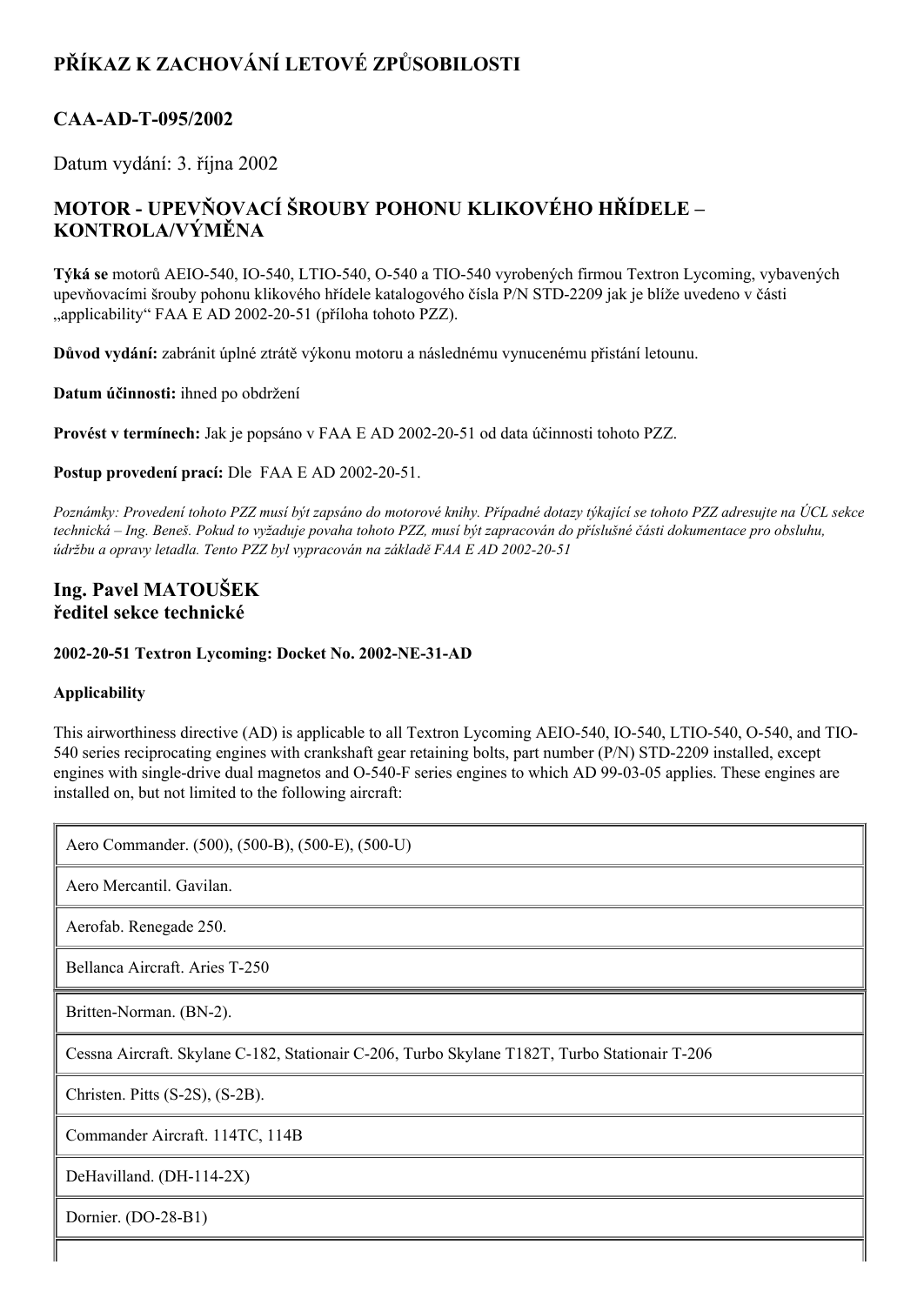Evangel-Air.

Extra-Flugzeugbau. Extra 300.

Found Bros. (FBA-2C), Centennial (100)

Gippsland. GA-200.

Helio. Military (H-250).

King Engineering. Angel.

Maule. MT-7-260, M-7-260, MX-7-235, MT-7-235, M7-235, Star

Rocket (MX-7-235), Super Rocket (M-6-235), Super Std. Rocket (M-7-235).

Mooney Aircraft. "TLS" M20M.

Moravan. Zlin-50L

Pilatus Britten-Norman. Islander (BN-2A-26), Islander (BN-2A-27), Islander II (BN-2B-26), Islander (BN-2A-21), Trislander (BN-2A-Mark III-2), Islander (BN-2B).

Piper Aircraft. 700P Aerostar, Aerostar 600A, Aerostar 601B, Aerostar 601P,Apache (PA23 "235"), Aztec (PA23 "250"), Aztec (PA23 "250"), Comanche (PA24 "250"), Comanche (PA24 "260"), Aztec F, Aztec C (PA23 "250", Cherokee (PA-24 "250"), Cherokee (PA-28 "235"), Cherokee Six (PA-32 "260", Cherokee Six (PA-32-300). "LANCE", Comanche (PA24 "150"), Comanche (PA24 "250"), Comanche (PA24), Comanche (PA24 "260"), Comanche 260, Mirage (PA-46-350P, Navajo (PA-31), Navajo (PA-31-300), Navy Aztec (PA-23 "250"), Pawnee (PA24 "235"), Pawnee (PA25 "260"), Saratoga (PA32300), Brave 300, Sequoia 602P, T1020, T35, Turbo Aztec (PA-23-250), Turbo Saratoga TC (PA-32-301T)

S.O.C.A.T.A. Rallye 235CA., Rallye 235GT, Rallye 235C, TB20

**Note 1**: This AD applies to each engine identified in the preceding applicability provision, regardless of whether it has been modified, altered, or repaired in the area subject to the requirements of this AD. For engines that have been modified, altered, or repaired so that the performance of the requirements of this AD is affected, the owner/operator must request approval for an alternative method of compliance in accordance with paragraph (d) of this AD. The request should include an assessment of the effect of the modification, alteration, or repair on the unsafe condition addressed by this AD; and, if the unsafe condition has not been eliminated, the request should include specific proposed actions to address it.

#### **Compliance**

Compliance with this AD is required within 10 hours TIS after receipt this Emergency AD or 7 days after receipt this Emergency AD, whichever is earlier, unless already done.

To prevent loss of all engine power and possible forced landing, do the following:

#### **Engines Listed by SN**

(a) if your engine SN is listed in Table 1 of Lycoming SB No. 554, dated September 30, 2002, replace the crankshaft gear retaining bolt in accordance with Lycoming SB No. 554, dated September 30, 2002.

#### **Bolts That Have Been Replaced During Maintenance or Overhaul**

(b) If the bolt was replaced or the engine was overhauled between November 27, 1996 and November 10, 1998, replace the bolt in accordance with Lycoming SB No. 554, dated September 30, 2002.

#### **Prohibition Against Installing Zincplated Bolts**